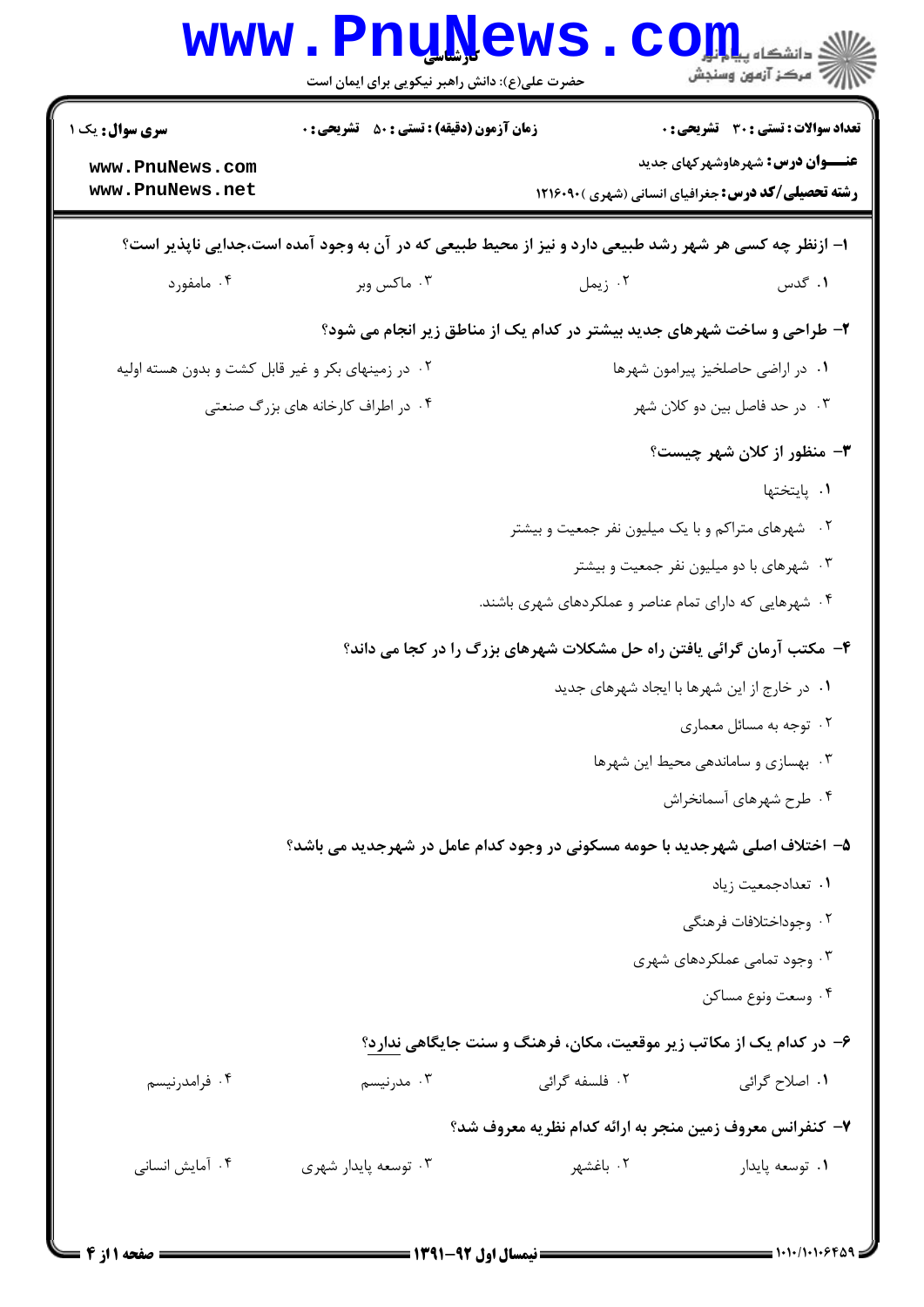|                                                                                           | <b>WWW.PNUNEWS</b><br>حضرت علی(ع): دانش راهبر نیکویی برای ایمان است                                        |                | $\text{COLL}$<br>رآب مرڪز آزمون وسنڊش                                                               |  |
|-------------------------------------------------------------------------------------------|------------------------------------------------------------------------------------------------------------|----------------|-----------------------------------------------------------------------------------------------------|--|
| <b>سری سوال : ۱ یک</b>                                                                    | <b>زمان آزمون (دقیقه) : تستی : 50 ٪ تشریحی : 0</b>                                                         |                | تعداد سوالات : تستي : 30 ٪ تشريحي : 0                                                               |  |
| www.PnuNews.com<br>www.PnuNews.net                                                        |                                                                                                            |                | <b>عنـــوان درس:</b> شهرهاوشهرکهای جدید<br><b>رشته تحصیلی/کد درس:</b> جغرافیای انسانی (شهری )۲۱۶۰۹۰ |  |
|                                                                                           | ۸- شهر جدید لچ ورث در ۵۰ کیلومتری لندن بر اساس کدام طرح و نظریه ساخته شد؟                                  |                |                                                                                                     |  |
|                                                                                           | ۲. طرح حومه نشینی                                                                                          |                | ۰۱ طرح باغشهر                                                                                       |  |
|                                                                                           | ۰۴ طرح شهركهاي اقماري                                                                                      |                | ۰۳ طرح واحد همسایگی                                                                                 |  |
|                                                                                           | ۹– کلارنس پری در نظریه واحدهای همسایگی چه تعداد جمعیت را معیاری برای یک واحد همسایگی پر تراکم بیان می کند؟ |                |                                                                                                     |  |
| ۰۴ هزار نفر                                                                               | ۰۳ هزار نفر                                                                                                | ۰۲ ۱۰ هزار نفر | ۰۱ ۵ هزار نفر                                                                                       |  |
| ۱۰- جمله معروف لوکورزوزیه ″ خانه ماشینی است برای زندگی در آن″ بیانگر کدام دیدگاه می باشد؟ |                                                                                                            |                |                                                                                                     |  |
| ۰۴ فرهنگ گرایی                                                                            | ۰۳ مدرنیسم                                                                                                 | ۰۲ فرامدرنیسم  | ۰۱ آمایش انسانی                                                                                     |  |
|                                                                                           |                                                                                                            |                | 11- الگوی اولیه شهرهای جدید امروزی بیشتر بر پایه کدام نظریه استواراست؟                              |  |
|                                                                                           | ۰۲ شهر معاصر                                                                                               |                | ۰۱ شهرسالم                                                                                          |  |
|                                                                                           | ۰۴ باغشهر                                                                                                  |                | ۰۳ شهرکهای اقماری                                                                                   |  |
|                                                                                           | ۱۲– کدام یک از گزینه های زیرشامل طبقه بندی اصلی الگوهای شهرهای جدید می باشد؟                               |                |                                                                                                     |  |
|                                                                                           | ٠٢ مستقل-اقماري- پيوسته                                                                                    |                | ٠١ موازي- مستقل- اقماري                                                                             |  |
|                                                                                           | ۰۴ واحد توسعه- موازي- اقماري                                                                               |                | ۰۳ صنعتی-مستقل-موازی                                                                                |  |
|                                                                                           |                                                                                                            |                | ۱۳- شهر ریو و کلکته جزء کدام دسته از شهرهای جدید هستند؟                                             |  |
|                                                                                           | ۰۲ موازی                                                                                                   |                | ۰۱ پایتختهای جدید                                                                                   |  |
|                                                                                           | ۰۴ پیوسته                                                                                                  |                | ۰۳ شهر جدید صنعتی                                                                                   |  |
|                                                                                           |                                                                                                            |                | ۱۴– پایتختهای باستانی ایران عمدتاً به چه شکلی ساخته می شدند؟                                        |  |
|                                                                                           | ۰۲ دایره                                                                                                   |                | ۰۱ مربع                                                                                             |  |
|                                                                                           | ۰۴ مثلث                                                                                                    |                | ۰۳ مربع و دايره                                                                                     |  |
|                                                                                           | ۱۵- در شهرهای جدید صنعتی، فاصله مطلوب بین ناحیه صنعتی و محل شهر جدید صنعتی چقدر است؟                       |                |                                                                                                     |  |
|                                                                                           | ۰۲ نیم تا یک ساعت                                                                                          |                | ۰۱ حدود ۱۰ تا ۱۵ کیلومتر                                                                            |  |
|                                                                                           | ۰۴ کمتر از ۱۰ کیلومتر                                                                                      |                | ۰۳ بیش از یک ساعت                                                                                   |  |
|                                                                                           |                                                                                                            |                |                                                                                                     |  |
|                                                                                           |                                                                                                            |                |                                                                                                     |  |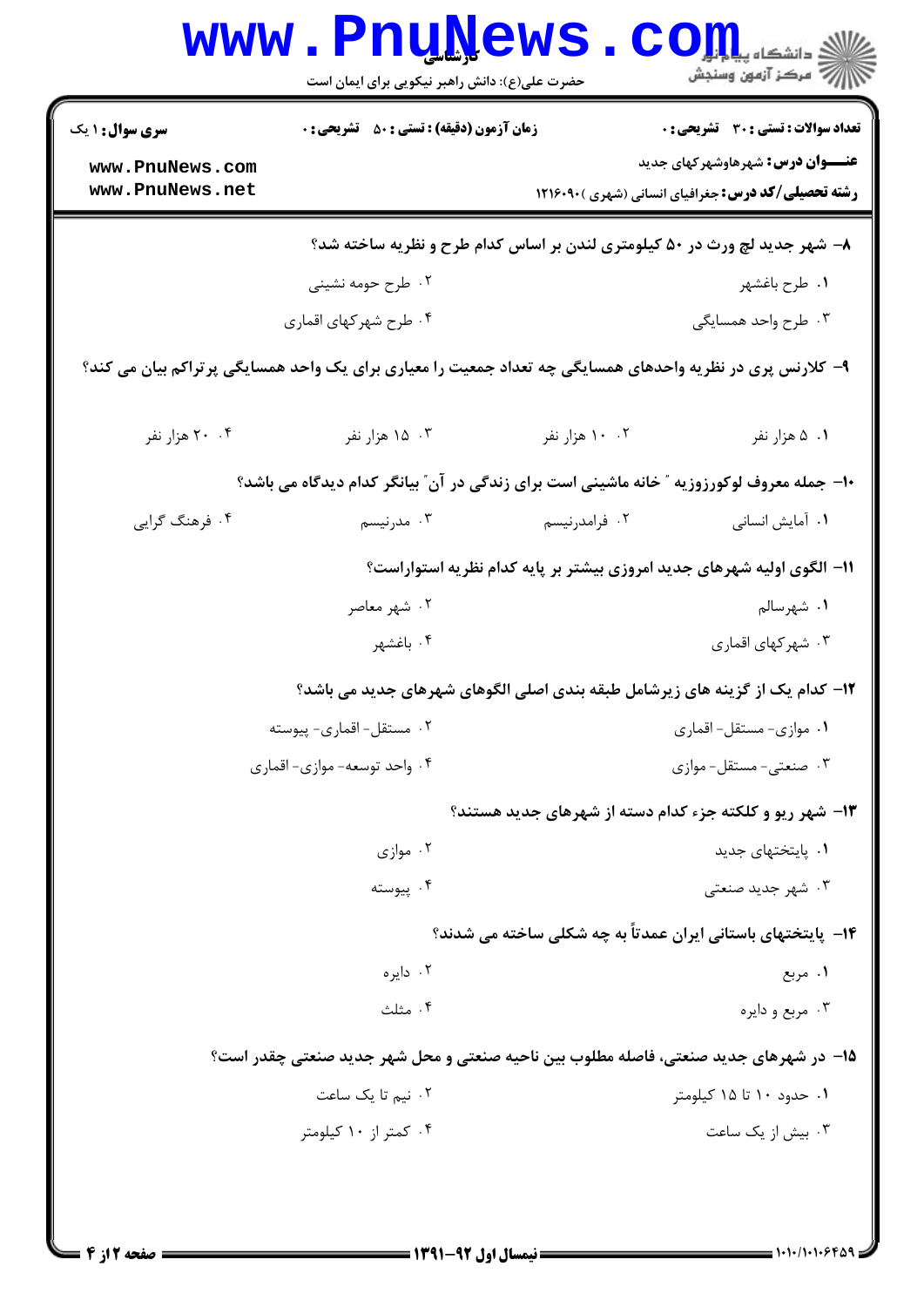| <b>سری سوال :</b> ۱ یک              | <b>زمان آزمون (دقیقه) : تستی : 50 ٪ تشریحی : 0</b> |                                                                                                              | <b>تعداد سوالات : تستی : 30 ٪ تشریحی : 0</b>                                                        |  |
|-------------------------------------|----------------------------------------------------|--------------------------------------------------------------------------------------------------------------|-----------------------------------------------------------------------------------------------------|--|
| www.PnuNews.com<br>www.PnuNews.net  |                                                    |                                                                                                              | <b>عنـــوان درس:</b> شهرهاوشهرکهای جدید<br><b>رشته تحصیلی/کد درس: جغرافیای انسانی (شهری )۲۱۶۰۹۰</b> |  |
|                                     |                                                    | ۱۶– تراکم زدایی از مادر شهر، از اصول حاکم بر ایجاد کدام دسته از شهرهای جدید هستند؟                           |                                                                                                     |  |
| ۰۴ اقماری                           | ۰۳ پایتختهای جدید                                  | ۰۲ موازی                                                                                                     | ۰۱ پیوسته                                                                                           |  |
|                                     |                                                    | ۱۷– کریستالر در تئوری مکان مرکزی، بر کدام یک از انواع سکونتگاهها به عنوان سکونتگاه پایه تأکید داشته است؟     |                                                                                                     |  |
| ۰۴ روستا- شهر                       | ۰۳ دهکده                                           | ۰۲ شهر کوچک                                                                                                  | ٠١ شهر متوسط                                                                                        |  |
|                                     |                                                    | ۱۸– ضعف شهرهای جدید لهستان کدام مورد می باشد؟                                                                |                                                                                                     |  |
| ۰۲ مسئله مدیریت و شیوه سرمایه گذاری |                                                    |                                                                                                              | ٠١. خودكفا نبودن                                                                                    |  |
| ۰۴ یکنواختی در ساختمان سازی         |                                                    |                                                                                                              | ۰۳ عدم توسعه مشاغل خدماتی                                                                           |  |
|                                     |                                                    | ۱۹- تا قبل از سال ۱۳۳۵، کدام یک از گزینه های زیر در مورد نظام شهری ایران صحیح است؟                           |                                                                                                     |  |
| ۰۲ عدم توسعه پایدار شهری            |                                                    | ۰۱ تعادل در سبکه و نظام شهری                                                                                 |                                                                                                     |  |
|                                     | ۰۴ شبکه شهری خطی                                   |                                                                                                              | ۰۳ توسعه برونزا                                                                                     |  |
|                                     |                                                    | -۲- دولت ایران در آغاز دهه دوم تحولات برنامه ریزی طرحهای شهری(۱۳۵۰) برای شهرهای کمتر از ۲۵ هزار نفر تصمیم به |                                                                                                     |  |
|                                     |                                                    |                                                                                                              | تهیه چه نوع طرحهایی گرفت؟                                                                           |  |
|                                     | ۰۲ طرح حوزه نفوذ                                   |                                                                                                              | ۰۱ طرح تفصیلی                                                                                       |  |
|                                     | ۰۴ طرح هادي                                        |                                                                                                              | ۰۳ طرح جامع                                                                                         |  |
|                                     |                                                    | ۲۱– در فرایند ایجاد یک شهر جدید در ایران، آماده سازی زمین و تأمین تأسیسات زیربنایی بر عهده کیست؟             |                                                                                                     |  |
|                                     | ۰۲ شهرداری                                         |                                                                                                              | ۰۱ شرکت عمران شهر جدید                                                                              |  |
|                                     | ۰۴ شرکتهای تعاونی مسکن                             |                                                                                                              | ۰۳ سرمایه گذاران بخش خصوصی                                                                          |  |
|                                     |                                                    | ۲۲- از نیمه دوم دهه ۱۳۴۰ تا پیروزی انقلاب، احداث کدام دسته از نوشهرها رونق گرفت؟                             |                                                                                                     |  |
|                                     | ۰۲ شهر کهای اقماری                                 |                                                                                                              | ۰۱ نوشهرهای صنعتی مستقل                                                                             |  |
| ۰۴ نوشهرهای سیاسی- نظامی            |                                                    | ۰۳ نفت شهرها و کویهای کارمندان                                                                               |                                                                                                     |  |
|                                     |                                                    | ۲۳- بعد از انقلاب کدام یک از راه حلها برای حل مشکل مسکن شهرهایی که با محدودیت زمین روبرو بودند ،مطرح گردید؟  |                                                                                                     |  |
|                                     | ۰۲ قانون زمین شهری                                 |                                                                                                              | ۰۱ توسعه عمودی                                                                                      |  |
|                                     | ۰۴ واگذاری زمینهای مصادره شده به شهرنشینان         |                                                                                                              | ۰۳ توسعه ناپیوسته                                                                                   |  |